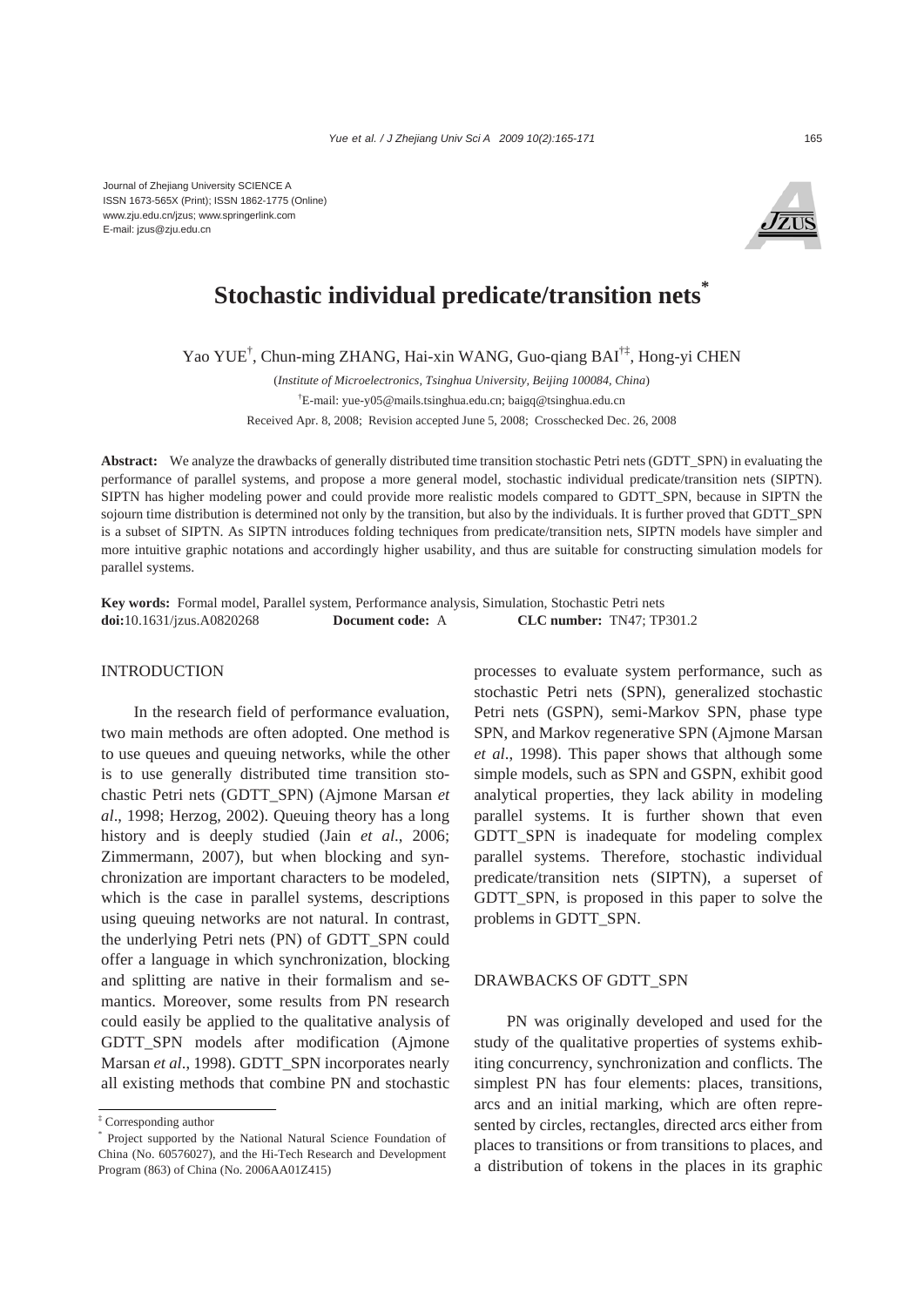notation. Inhibitor arc, arc weight and place capacity are often added to enhance the modeling capacity of PN. A typical PN could be formally defined as follows:

A PN is an 8-tuple: *PN*=(*P*, *T*, *F*, *H*, *W*, *WI*, *K*, *M*<sub>0</sub>), where  $P = \{p_1, p_2, ..., p_n\}$  is the place set;  $T = \{t_1, t_2, ..., t_m\}$ *t*2, …, *tm*} is the transition set; *P*∩*T*=∅, *P*∪*T*≠∅; *F*⊂( $P \times T$ )∪( $T \times P$ ) is the arc set; *H*⊂ $P \times T$  is the inhibitor arc set;  $F \cap H = \emptyset$ ; *W*:  $F \rightarrow \mathbb{N}$  is the weight function for arcs;  $W_I: I \rightarrow \mathbb{N}$  is the weight function for inhibitor arcs; *K*:  $P \rightarrow \mathbb{N}^* \cup \{+\infty\}$  is the capacity function for places;  $M_0=(m_{0,1}, m_{0,2}, ..., m_{0,n})$  is the initial marking, and  $\forall p \in P$ ,  $M_0(p) \le K(p)$ .

Transition *t* is firable if and only if: (1)  $\forall p \in P$ , *W*(*p*, *t*)≤*M*(*s*)≤*K*(*p*, *t*)−*W*(*p*, *s*), which means that enough tokens exist at each input place of *t* and that all output places of *t* have enough capacity to accommodate the extra tokens added by *t*; (2)  $\forall p \in P$ ,  $M(s) \leq W_I(p, t)$ , which means that *t* is not disabled by inhibitor arcs.

In order to use PN-based techniques for performance evaluation, it is necessary to introduce temporal specifications within the basic, untimed models. Associating sojourn time probability density function (pdf) with transitions is the most common method for incorporating time into PN. If the sojourn time pdf could be general, even degenerate to allow constant time delays, this type of timed PN is referred to as GDTT\_SPN (Ajmone Marsan *et al*., 1998). In GDTT SPN, immediate transitions, whose sojourn time pdf degenerates to Dirac function  $\delta(t)$ , have higher priority than other transitions, and are represented by black bars.

Ajmone Marsan *et al*.(1989) pointed out the importance of memory policy on the behavior of SPN. In GDTT SPN, three memory policies are considered (Ajmone Marsan *et al*., 1998):

(1) Resampling: The timer of the transition is reset to a new value at any change in the marking. The new value is sampled from the sojourn time pdf associated with the transition.

(2) Enabling: If the transition is still enabled in the new marking, the value of the timer is kept; it is reset to a new value if the transition is disabled.

(3) Age: The timer value is kept, whether the transition is still enabled or not in the new marking.

A GDTT\_SPN is a 10-tuple: *GDTT\_SPN=*(*P*, *T*,  $F, H, W, W_1, K, M_0, \omega, \varepsilon$ , where  $(P, T, F, H, W, W_1, K, \varepsilon)$   $M_0$ ) is the underlying PN;  $\omega \rightarrow$  {*pdf*} is the operator to assign sojourn time pdfs for transitions; *ε*: *T→*{Resampling, Enabling, Age}, where Resampling, Enabling and Age stand for different memory policies.

GDTT SPN could easily be used to model system architectures for parallel systems. The GDTT\_SPN model of the high performance network security accelerator (HPNSA) proposed in (Wang *et al*., 2007) serves as an example. This example will be used in further discussion.

In the GDTT\_SPN model of HPNSA shown in Fig.1, the sojourn time pdf type associated with each transition is provided. In this model, tokens represent data packages, places represent storage units such as FIFO (first-in-first-out) and DMA (direct memory access), and transitions represent events including task arrival, bus transfer and data processing. GEN is a place for all tokens waiting to be processed and RET is a place for all tokens that have been processed by HPNSA. New task arrivals are simulated by transition



**Fig.1 GDTT\_SPN model of HPNSA (Wang** *et al***., 2007)** UNI: uniform distribution: EXP: exponential distribution: *n*<sub>2</sub>,  $n_{\rm b}$ ,  $n_{\rm r}$ ,  $n_{\rm w}$ , and *N*: the capacity of CONF\_WAIT, BLOCK\_WAIT, PUB\_WAIT, RDMA, WDMA, and GEN, respectively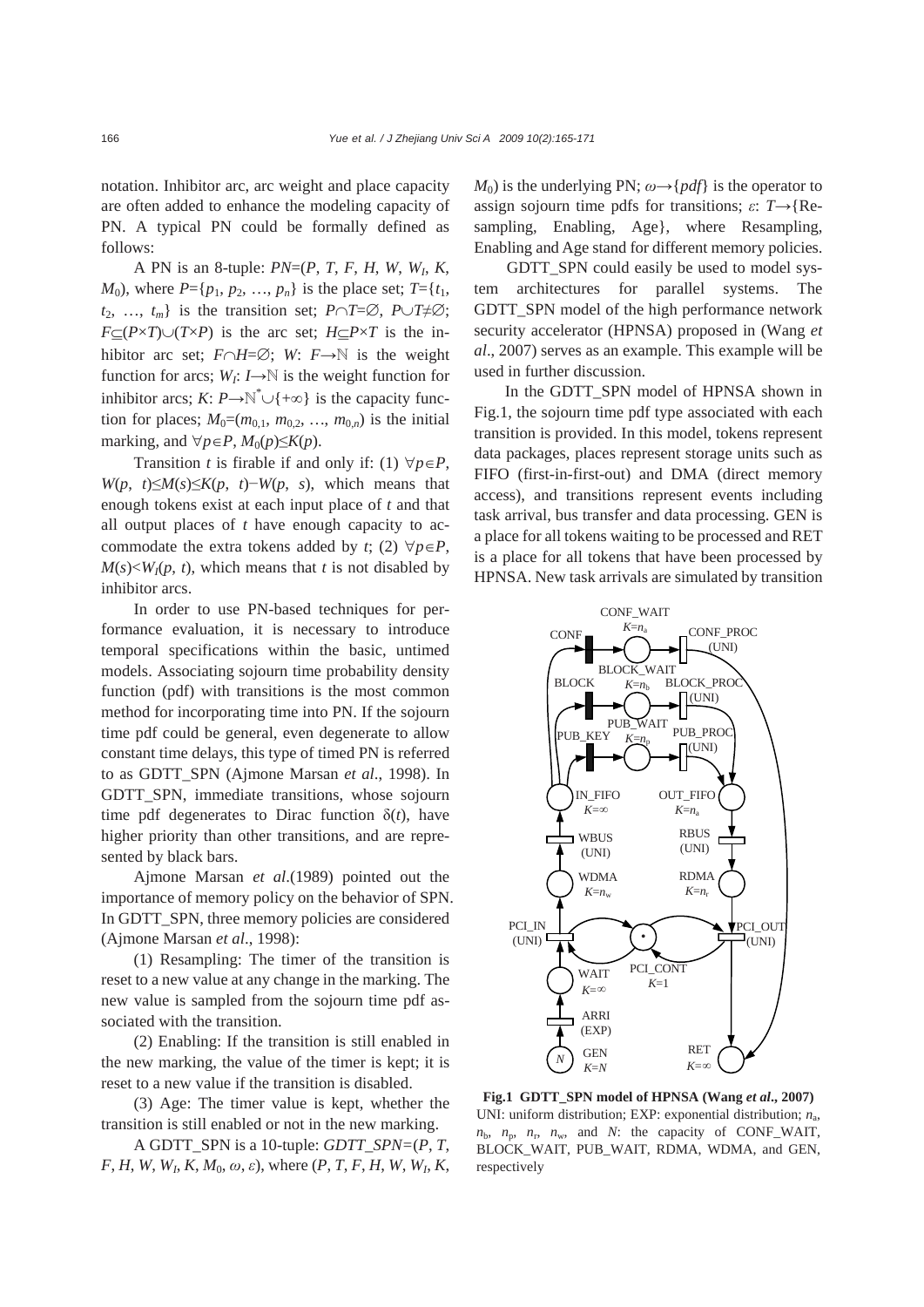ARRI, whose sojourn time obeys exponential distribution, so that the arrival of new tasks obeys the Poisson process, which is often the truth. PCI\_IN, PCI\_OUT and PCI\_CONT simulate the bidirectional PCI BUS, while WBUS and RBUS simulate unidirectional data buses. WDMA and RDMA serve as input and output caches respectively. Immediate transition CONF, BLOCK and PUB\_KEY are added to distinguish three different branches: configuration, block cipher processing, and public-key cipher processing. For configuration no result is required to be sent out, and the tokens are directly transferred back to RET after processing by CONF\_PROC. Block cipher algorithms and public-key cipher algorithms are separated because of their different processing rates. As HPNSA is a parallel computing system, multiple-server semantics is used for CONF\_PROC, BLOCK\_PROC and PUB\_PROC.

The simplest type of GDTT\_SPN is SPN, which uses exponential distribution for all transitions. Because if the pdf associated with  $X_i$  is exponential:

$$
f_i(x) = \begin{cases} \lambda_i e^{-\lambda_i x}, & \text{for } x \ge 0, \\ 0, & \text{otherwise,} \end{cases}
$$

where  $i \in \mathbb{N}^*$ , the following two formulae hold:

$$
P\left\{\min_{i=1,2,\dots,n} X_i \le x\right\} = \begin{cases} 1 - \exp\left(-\sum_{i=1}^n \lambda_i x\right), & \text{for } x \ge 0, \\ 0, & \text{otherwise,} \end{cases}
$$
  

$$
P\{X_i - X_j \le x \mid X_i > X_j\} = \begin{cases} 1 - e^{-\lambda_i x}, & \text{for } x \ge 0, \\ 0, & \text{otherwise.} \end{cases}
$$

The above two formulae show that: (1) the sojourn time in any marking *M* is also exponential; (2) it makes no difference which memory policy is assumed since once a transition is fired, the residual sojourn time pdfs of all other transitions are the same as their original pdfs. SPN models have good analytical properties because their marking processes prove to be continuous time Markov chains (CTMC) (Molloy, 1981; Balbo, 2001).

GSPN extends SPN by allowing for immediate transitions and priorities. GSPN models also exhibit good analytical properties because their marking processes prove to be stochastic point processes (SPP) (Ajmone Marsan *et al*., 1984; Balbo, 2001).

In spite of their elegant analytical properties, SPN and GSPN have limited applications in performance evaluation due to the fact that actual systems rarely satisfy the condition that the sojourn time pdfs of all timed transitions obey exponential distributions. This problem is especially severe when modeling parallel systems because it might give misleading results. Consider the GDTT\_SPN model in Fig.1 for example. If the sojourn time of all transitions is assumed to obey exponential distribution, the GDTT\_SPN\_model\_reduces\_to\_an\_SPN\_model. The analytical results of the SPN model show that it makes no difference to use one bidirectional data bus to replace WBUS and RBUS and, what is more, using DMAs as caches decreases rather than increases the data transfer rate. The SPN model produces these absurd results because, due to the memoryless property of exponential distribution, the timed transition could be viewed as fired in serial. Therefore, although no place like PCI\_CONT is used between WBUS and RBUS, the two unidirectional data buses act as just one bidirectional data bus. The key to the second absurd result is that as adding DMAs brings in more timed transitions, namely WBUS and RBUS, the firing probability for each transition is reduced. This leads to a decrease in the system throughput. From the analysis above, it is apparent that both SPN and GSPN lack power in modeling parallel systems due to their serial nature.

Now return to the GDTT\_SPN model of HPNSA in Fig.1. To model parallel systems, the memory policy must allow concurrency among timed transitions, and thus Enabling and Age memory policies serve as candidates. Since in the HPNSA model no other transition will be disabled when a transition finishes its execution, Enabling policy and Age policy are equivalent for this model. As concurrency could be properly modeled in GDTT\_SPN, it at least casts some light on performance evaluation. However, the GDTT\_SPN model is very hard, if not impossible, to solve. Furthermore, the sojourn time of the same token for different timed transitions is irrelevant, which contradicts with reality and might lead to erroneous results, especially in transient analysis. For example, the sojourn time of a token for PCI\_IN and the sojourn time of the same token for WBUS are independent in the model in Fig.1, but in reality, if a data package sojourns 200 clock cycles in PCI\_IN, it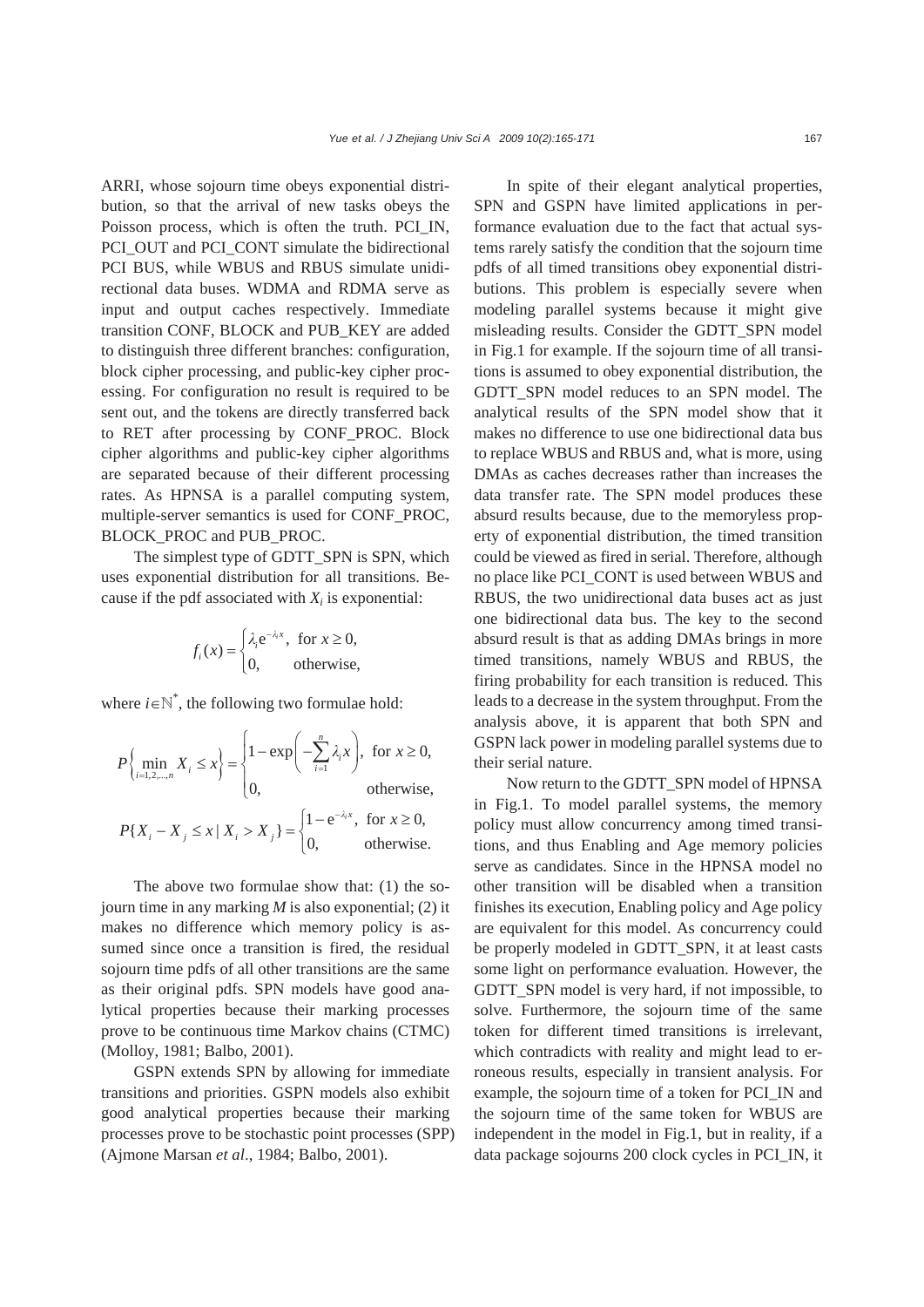must sojourn 133 clock cycles in WBUS, because PCI BUS and WBUS work under clock frequencies 133 MHz and 200 MHz respectively, and both of the two buses are 64 bits in width and do not allow transfer interruption.

In the real HPNSA system, once a task is generated its sojourn time in each transition could be readily determined by its processing type and data length. Therefore, the randomicity in HPNSA arises from the random type and random data length of the arriving tasks or, in other words, the random characteristics of tokens. But in GDTT\_SPN, randomicity is purely modeled with the random sojourn time associated with each transition. Therefore, the GDTT SPN model in Fig.1 is far from accurate. Assume only one stochastic task is being modeled and the data length obeys uniform distribution. The probability that its data length is very short is much greater than the probability that the sampled sojourn time of all transitions is very short. Thus, it is problematic to assume that the sojourn time of each transition obeys uniform distribution just because the length of the task data obeys uniform distribution, although if a large number of tasks are being modeled, this assumption is close to reality. The fact that reasonable sojourn time pdfs depend on the initial marking will bring great trouble to the modelers.

To obtain more accurate results, GDTT\_SPN must use a more complicated structure because it could only model "token characteristics" by separating tokens structurally, which is awkward and boring. To simplify the discussion, only the input part of HPNSA is considered to further illustrate this point and the coupling between PCI\_IN and PCI\_OUT is ignored. Fig.2 shows the original model and the refined model of the input part of HPNSA when  $n_1$ tokens of data length  $l_1$  and  $n_2$  tokens of data length  $l_2$  $(l_1 \neq l_2)$  are to be transferred. In the original model, the sojourn time pdf of PCI IN is  $n_1\delta(t-t_1)/(n_1+n_2)+$  $n_2\delta(t-t_2)/(n_1+n_2)$  and the sojourn time pdf of WBUS is  $n_1\delta(t-0.665t_1)/(n_1+n_2)+n_2\delta(t-0.665t_2)/(n_1+n_2)$ , where  $t_1 = l_1/R_{\text{PCI}}$ <sub>tr</sub>,  $t_2 = l_2/R_{\text{PCI}}$ <sub>tr</sub>, and  $R_{\text{PCI}}$ <sub>tr</sub> is the PCI transfer rate. It is apparent that the sojourn time pdf type is closely related with the tasks to be processed, and that even if all sojourn time pdfs are properly set, the model could give us many different results on overall processing time, among which only one equals the actual processing time.



**Fig.2 Refinement of the input part of HPNSA**  (a) Original model; (b) Refined model; (c) Further refinement of WDMA when the capacity of P2,  $n_w$ , equals 3

Therefore, the original model in Fig.2a is insufficient when high modeling accuracy is required. According to the discussion above, GDTT\_SPN must use extra structure to separate different tokens, and this will result in the refined model in Fig.2b. This refined model contains not only two copies of each resource to separate the different tokens, but also three extra places, namely P1, P2 and P3, to obtain proper system behavior. P1 and P3 are added to guarantee that PCI\_IN and WBUS transfer only one data package at a time, and the capacity of WDMA is modeled with the capacity of P2. The sojourn time pdfs of PCI\_IN1, PCI\_IN2, WBUS1, and WBUS2 are  $δ(t-t<sub>1</sub>), δ(t-t<sub>2</sub>), δ(t-0.665t<sub>1</sub>)$  and  $δ(t-0.665t<sub>2</sub>)$ , respectively. In this model all sojourn time pdfs are irrelevant to the initial marking, and the whole processing time given by this model exactly equals the actual processing time. This model could also be further refined by allowing for arbitration policies in WDMA, such as first-in-first-out realized as shown in Fig.2c, which could easily be incorporated into the two models shown in Figs.2a and 2b.

Although the refined model in Fig.2b has satisfactory accuracy, the refinement process increases the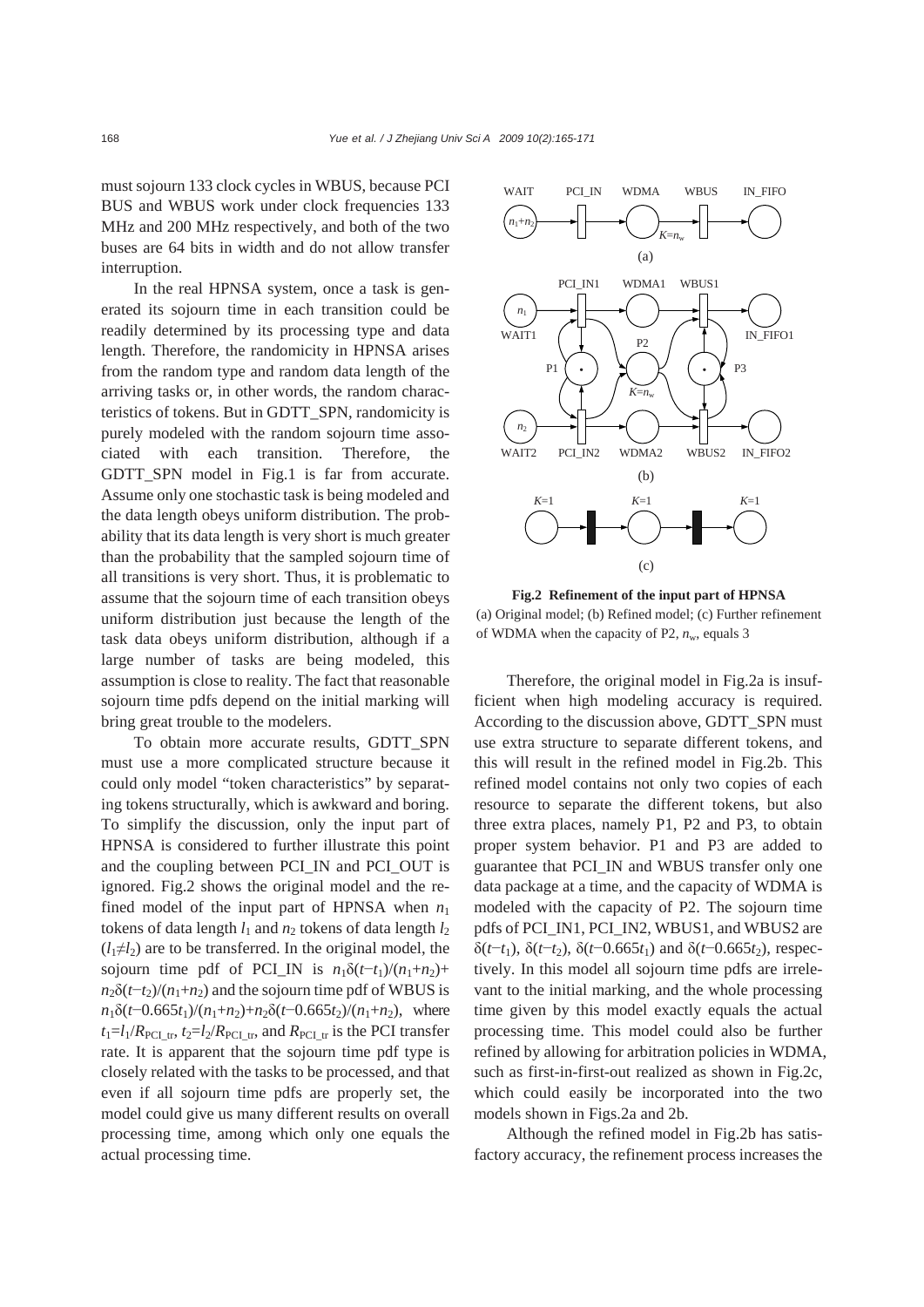number of places from 3 to 9, the number of transitions from 2 to 4, and the number of arcs from 4 to 20. What is more, this refined model considers only two types of tokens. If more types are considered and the whole HPNSA system is being modeled, it is easy to imagine that the resulting model will be very complex, which brings trouble to modelers.

From the discussion above, it could be concluded that:

(1) Although the original model in Fig.2a is simpler and more intuitive, the sojourn time pdf type is closely related to the tasks to be processed, and most of its feasible states could not be reached in reality.

(2) The refined model in Fig.2b could gives satisfactory results, but it is much more complex and less intuitive compared to the original model.

Therefore, both these two models bring problems to the modelers, and it is meaningful to find an extension of GDTT\_SPN that could keep the model simple while obtaining good modeling accuracy. This topic will be discussed in the next section.

### INFORMAL INTRODUCTION TO SIPTN

The fundamental factor that complicates the refined model is that GDTT\_SPN is awkward when the randomicity of tasks is being modeled. It is forced to use copies of the same structure to separate different tasks, and in turn required to introduce extra resources to control the several copies so as to achieve the desired unified behavior of the whole model. Therefore, a reasonable extension of GDTT\_SPN should add new mechanisms that are flexible in distinguishing different tasks. As GDTT\_SPN is very suitable for modeling the uncertainty of the sojourn time in transitions, the extension should inherit this merit. In conclusion, the extension should be flexible in modeling two types of randomicity: the uncertainty of sojourn time in transitions, and the randomicity in token characteristics.

Enlightened by the idea of high level Petri nets (HLPN) (Jensen, 1996; Genrich and Lautenbach, 1979) and stochastic high level Petri nets (SHLPN) (Lin and Marinescu, 1988), it is reasonable to introduce new semantics to fold the refined model in Fig.2 to eliminate the extra copies of the same resources. In

this way the extra controlling places P1, P2 and P3 are not needed any more, and the folded refined model looks somewhat like the original model after folding. To emphasize token characteristics, predicate/ transition nets (Pr/T nets) (Genrich and Lautenbach, 1979) is chosen to be the underlying net. In Pr/T nets, tokens could carry their own characteristics and become "individuals", while places represent changing properties of, or relations between, individuals and become "predicates" with variable extension.

SIPTN extends Pr/T nets to accommodate temporal features in GDTT\_SPN. In SIPTN the transitions are divided into normal transitions (NTs), which are represented with rectangles, and property assigning transitions (PATs), which are represented with double-edged rectangles. PATs are responsible for allocating the sojourn time information on NTs of individuals. The sojourn time of an individual on a PAT is solely determined by the sojourn time pdf associated with the transition, just as transitions in GDTT\_SPN. When a PAT sends out an individual, it randomly updates the sojourn time pdfs of the individual on all NTs based on its sampling result on a probability space. An NT resolves the final sojourn time pdf from the sojourn time pdfs associated with this transition for all input individuals. In this way, both the influence of individual characteristics and the influence of sojourn time uncertainty could easily and properly be modeled for NTs. PATs are useful when modeling random individual arrival processes.

The SIPTN model for HPNSA, shown in Fig.3, is constructed as an example to illustrate the concept of SIPTN. This model differentiates configuration and crypto processing before they arrive, because the data length of configuration is much shorter than that of crypto processing. What is more, the "guard" at the two immediate transitions guarantees that individuals go to the right branch, and choosing the right probability space associated with OP\_ARRI could bifurcate block cipher processing and public-key cipher processing. Another merit of this SIPTN model is that CONF\_ARRI and OP\_ARRI could assign many different, even infinite types of sojourn time information to individuals, but this does not complicate the graphic notation at all. As the individual " $\langle a \rangle$ " is merely responsible for PCI BUS control, its sojourn time information is ignored by both PCI\_IN and PCI\_OUT when resolving the final sojourn time pdfs.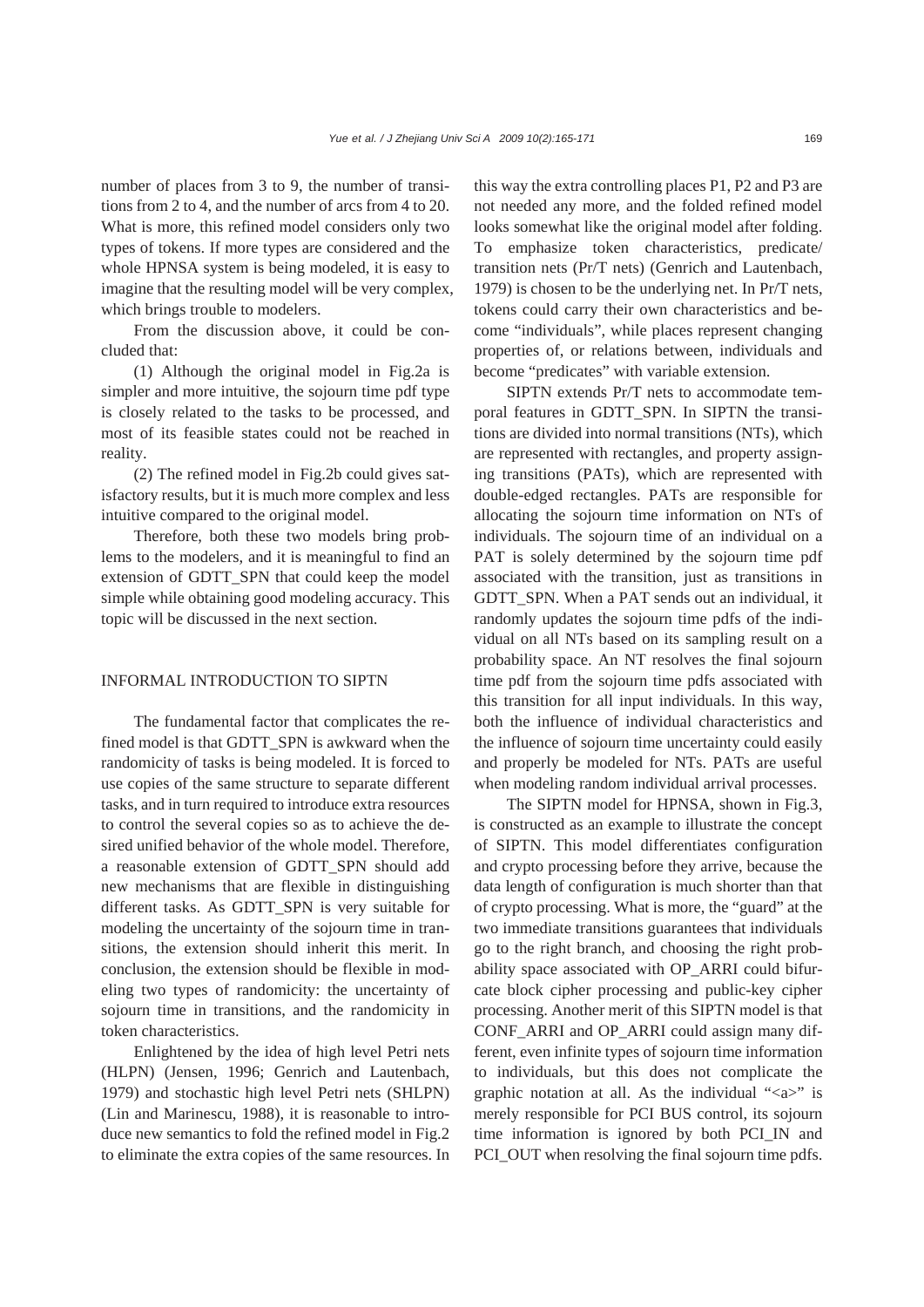

**Fig.3 SIPTN model for HPNSA** 

 $n_a$ ,  $n_b$ ,  $n_r$ ,  $n_w$  and *N*: the capacity of CONF\_WAIT, BLOCK\_WAIT, PUB\_WAIT, RDMA, WDMA, and GEN, respectively. <conf*i*> (*i*=1, 2, …, *N*), <op*i*> (*i*=1, 2, …, *M*) and  $\langle a \rangle$  represent individuals, and  $\langle x \rangle$  could represent either <conf<sub>*i*</sub>> or <op<sub>*i*</sub>>

#### FORMAL DEFINITION OF SIPTN

An SIPTN is a 17-tuple: *SIPTN*=(*P*, *T*, *F*, *H*, *D*, *V*,  $A_P$ ,  $A_T$ ,  $A_F$ ,  $A_I$ ,  $K$ ,  $M_0$ ,  $P_a$ ,  $P_n$ ,  $A_l$ ,  $D_e$ ,  $\varepsilon$ ), where

 $\bullet$  *P*={ $p_1, p_2, ..., p_n$ } is the predicate (first order place) set

 $\bullet$  *T*=*T*<sub>n</sub>∪*T*<sub>a</sub> is the transition set satisfying  $T_n$ ∩ $T_n$ =∅

 $\bullet$   $T_n = \{t_{n1}, t_{n2}, \ldots, t_{nm}\}\$ is the normal transition set

•  $T_a = \{t_{a1}, t_{a2}, \ldots, t_{aq}\}$  is the property assigning transition set

- *P*∩*T*=∅, *P*∪*T*≠∅
- $\bullet$  *F*⊂(*P*×*T*)∪(*T*×*P*) is the arc set

● *H*⊆*P×T* is the inhibitor arc set, and *F*∩*H*=∅

• *D* is a finite, nonempty set. It is called the individual set of SIPTN. *Ω* is defined as the set of operators for *D* 

● *V* is the variable set defined over *D* 

•  $A_p$ :  $P \rightarrow \Pi$ , where  $\Pi$  denotes the variable predicate set on *D*.  $\forall p \in P$ , if  $A_p(p)$  is an *n*-ary predicate, then *p* is called "*n*-ary predicate"

•  $A_T$ :  $T \rightarrow f_D$ , where  $f_D$  is the formula set on *D*.  $\forall t \in T$ , *A<sub>T</sub>*(*t*) could contain only static predicates and operators in *Ω*

 $\bullet$  *A<sub>F</sub>*: *F* $\rightarrow$ *f<sub>s</sub>*, where *f<sub>s</sub>* is the symbolic sum set on *D*. ∀*p*∈*P*, if  $(t, p) ∈ F$ , or  $(p, t) ∈ F$ ,  $A_F(t, p)$  or  $A_F(p, t)$  is an *n*-ary symbolic sum; otherwise,  $A_F(t, p) = A_F(p, t) = \emptyset$ 

 $\bullet$  *A<sub>I</sub>*: *I*→*f*<sub>s</sub>.  $\forall p \in P$ , if  $(p, t) \in I$ ,  $A_1(p, t)$  is an *n*-ary symbolic sum; otherwise,  $A_i(p, t) = \emptyset$ .  $\forall t \in T$ , free variables in formula  $A_T(t)$  must be free variables on arcs or inhibitor arcs connected to *t* 

• *K*:  $P \rightarrow \mathbb{N}^* \cup \{+\infty\}$  is the capacity function, where  $\forall p \in P$ ,  $K(p)$  is the maximum number of aries for predicate *p* 

 $\bullet$  *M*<sub>0</sub>: *P* $\rightarrow$ *f*<sub>s</sub> is the initial marking, which satisfies: (1)  $\forall p \in P$ ,  $M_0(p)$  is an *n*-ary predicate; (2)  $\forall p \in P$ ,  $|M_0(p)|$ ≤*K*(*p*)

•  $P_a: T_a \rightarrow \{pdf\}, t_{ai} \rightarrow pdf_i^{(a)}$  is the sojourn time pdf allocation operator for PATs, where  $pdf_i^{(a)}$  is fixed (1≤*i*≤*q*)

•  $P_n: D \to \{pdf\}^m, d \mapsto (pdf_{d,1}^{(n)}, pdf_{d,2}^{(n)}, ...,$  $pdf_{d,m}^{(n)}$  memorizes the sojourn time pdfs of individual *d* for all NTs.  $P_n$  could be modified by  $A_1$ 

• *A*<sub>1</sub>:  $T_a \rightarrow R$ ,  $R = \{r_1, r_2, ..., r_a\}$ , where  $r_i$  is a random variable defined on the probability space  $\{ {D \rightarrow \{pdf\}}^m \}, F, P \}.$  When individual *d* is sent out by the *j*th firing of  $t_{ai}$ ,  $P_n(d)$  is redefined as  $Alloc_i(j)$ (1≤*i*≤*q*)

●  $D_e$ :  $T_n \rightarrow S$ ,  $S = \{s_1, s_2, ..., s_m\}$ , where  $s_i$ :  ${pdf}^k \rightarrow pdf$  determines the final sojourn time distribution for  $T_{ni}$  (1≤*i*≤*m*), and *k* stands for the number of input individuals of the transition  $T_{ni}$ 

● *ε*: *T*→{Resampling, Enabling, Age}, where Resampling, Enabling and Age stand for different memory policies

For SIPTN, (*P*, *T*, *F*, *H*, *D*, *V*, *AP*, *AT*, *AF*, *K*, *M*0) is the underlying Pr/T net (Genrich and Lautenbach, 1979).